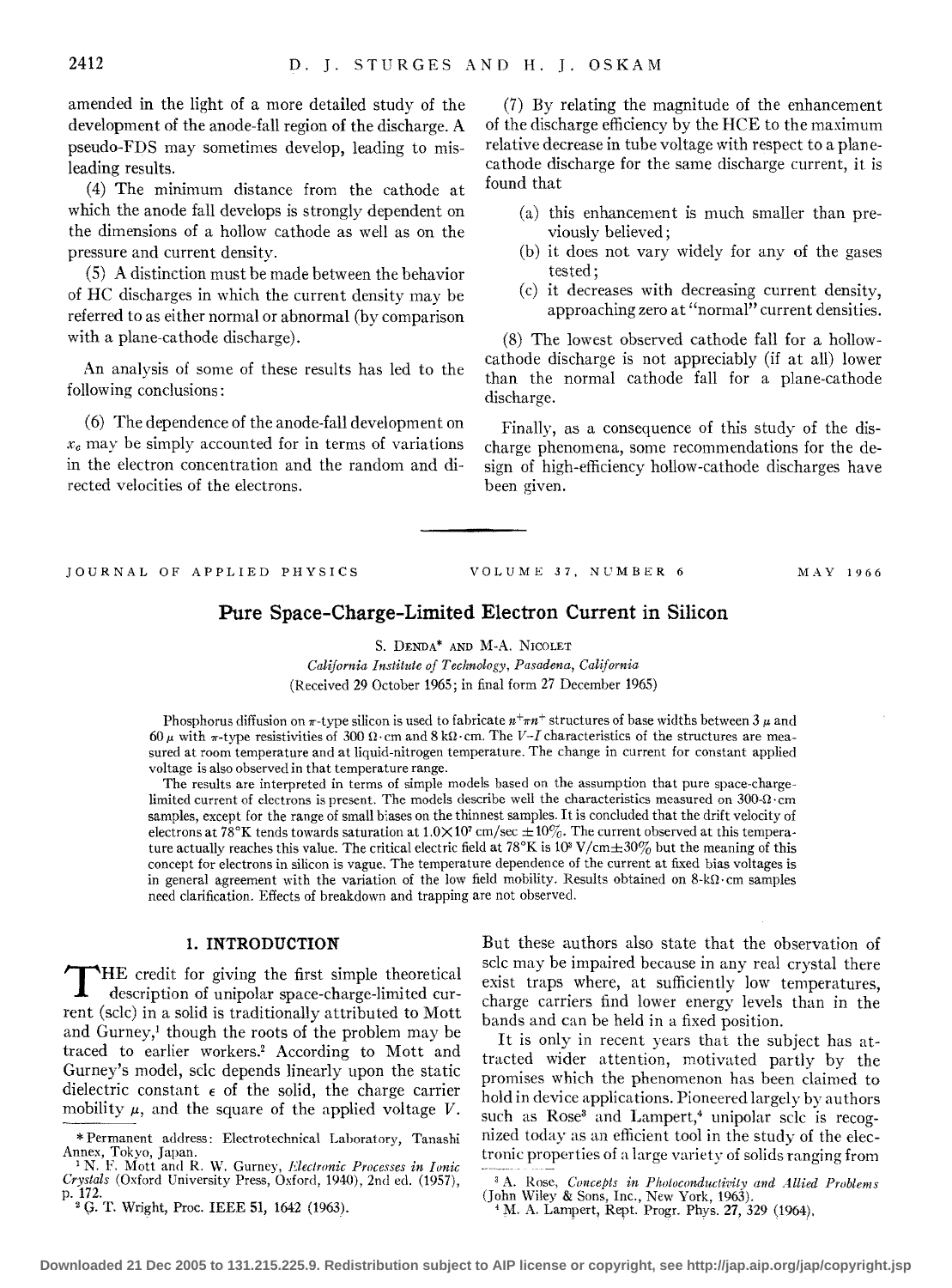elemental semiconductors to organic crystals. The general picture which has emerged as a result of these efforts is that as a rule-and as foreseen by Mott and Gurney-unipolar sclc is dominated by the presence of charge carrier traps. A large variety of effects can be caused by various combinations of the parameters determing the properties and the distribution of the traps in the solid. As a result, pure (that is, trap-free) sclc has not been observed often. Its properties are known by inference and by theoretical deduction more than by direct experimental evidence. The present study has been undertaken with the aim of providing more complete and direct experimental facts on pure sclc in a solid.

The physical nature and identity of many of the charge carrier traps observed so far in solids is unknown. An obvious guess is to link them with imperfections. To find a solid in which pure sclc can be observed, one should therefore lay emphasis on extreme perfection. This points towards the choice of an elemental single crystal of which germanium and silicon are presently the best ones.

Germanium has been selected by Dacey<sup>5</sup> and by Shumka $\epsilon$  in a similar attempt to investigate the properties of sclc. Dacey's results indicate that the simple theory of Mott and Gurney has to be modified to take into account the field dependence of the charge carrier mobility. He developed an improved theory assuming that the charge carrier mobility varies with the electric field as  $E^{-\frac{1}{2}}$ . The verification was later provided by Shumka whose work is the first detailed experimental analysis of pure sclc in a solid, using holes as charge carriers. He finds good agreement with Dacey's theory. But to some extent, this must be fortuitous, for it is known that the drift velocity of holes in germanium saturates at high field strengths. One therefore expects that, in extending Shumka's observations to still higher current densities, velocitv saturation should be observed when breakdown effects can be avoided.

Silicon, on the other hand, has not been studied as thoroughly. A few authors have examined the injecting properties of contacts in the depletion region of a reverse-biased pn junction and have explained their results in terms of pure sclc.7· 8 There has even been an attempt to construct a device on this basis.9 But the complicated geometry of such structures and their complex field distributions are serious obstacles and impair their usefulness. Recently, Gregory and Jordan<sup>10</sup> investigated the flow of sdc of holes in silicon at 4.2°K. Due to the compensated nature of the crystal, trapping

<sup>5</sup> G. C. Dacey, Phys. Rev. 90, 759 (1953).<br><sup>6</sup> A. Schumka and M-A. Nicolet, *Proceedings of the 7th Inter-*<br>*national Conference on the Physics of Semiconductors* (Dunod Cie., Paris, 1964), p. 621.<br>
<sup>7</sup> J. M. Lavine, Solid-State Electron. 1, 107 (1960).<br>
<sup>8</sup> P. G. Sedlewicz, R. E. Onley, and C. R. Kannewurf, Solideffects were found to dominate at these low temperatures and pure sclc was obtained as a transient only. As in germanium, it was found necessary to account for the field dependence of the charge carrier velocity. According to these results, the decrease of the hole mobility is approximately proportional to  $E^{-0.6}$ . These same authors have also found evidence recently that at 300°K trapping effects are absent.ll

Because of the lesser attention that silicon has received so far with regard to unipolar sclc, it has been selected here as the host lattice for the experiments described below. This choice is further suggested by the dominant position which this material has in the field of solid-state devices, and by the fact that well-established and simple techniques are available for the fabrication of samples. Silicon also has smaller ionization rates than germanium for both electrons and holes.<sup>12</sup> This moves the limit of avalanche breakdown towards higher voltages and increases the range of voltage and current levels accessible to the experiment.

#### 2\_ DEVICE STRUCTURE

The major problem to solve when unipolar sclc is to flow through a solid is that of finding both a suitably injecting as well as a suitably blocking contact. In the case of a semiconductor such as silicon,  $pn$  junctions offer themselves as an attractive solution. Their operation is well understood and they are relatively simple to make. The disadvantage lies in the use of silicon itself, in which charge carriers are present in nonnegligible amounts even at liquid-nitrogen temperature. To minimize this effect it is advantageous to select crystals of low residual doping. Single crystals of silicon of the highest purities available today are always  $\pi$  type (slightly  $\phi$  type). Three distinct types of structures with two junctions do exist with a  $p$ -type base material. These are the  $p^+pp^+$ ,  $p^+pn$  and  $npn$  structures. With an applied bias, four different modes of operation can be distinguished. In the  $p+p$ n structure, however, either both contacts inject charge carriers and the current is bipolar13 or neither of the contacts injects and only little current flows. There thus remain just two junction devices with which to examine unipolar sclc, the  $p^+p^+p^+$ and the  $n \rho n$  structure. Their main difference is that the current is carried by holes in the  $p^+p^+p^+$  structure and by electrons in the  $npn$  structure. Both possibilities have been used successfully: the former by Gregory and Jordan and the latter by Dacey and by Shumka in a complementary version of a  $p^+ \nu p^+$  structure. Since sclc of electrons has never been studied in silicon and because *n* layers can readily be obtained on  $\pi$ -type silicon by solid-state diffusion of phosphorus, the  $n \rho n$  structure

 $\begin{smallmatrix} 11 & B. & L. & Gregory and A. & G. & Jordan, J. & Appl. & Phys. & 35, 3046 \ (1964). & & & \end{smallmatrix}$ (1964). 12 J. L. Moll, *Physics of Semiconductors* (McGraw-Hill Book

State Electron. 7, 225 (1964).<br><sup>9</sup> H. Statz and R. A. Pucel, Proc. IEEE 45, 317 (1957).<br><sup>10</sup> B. L. Gregory and A. G. Jordan, Phys. Rev. 134, A1378

<sup>&</sup>lt;sup>10</sup> B. L. Gregory and A. G. Jordan, Phys. Rev. 134, A1378 (1964).

Co., Inc., New York, 1964), p. 222.<br><sup>13</sup> J. W. Mayer, R. Baron, and O. J. Marsh, Phys. Rev. 137,

A286 (1965).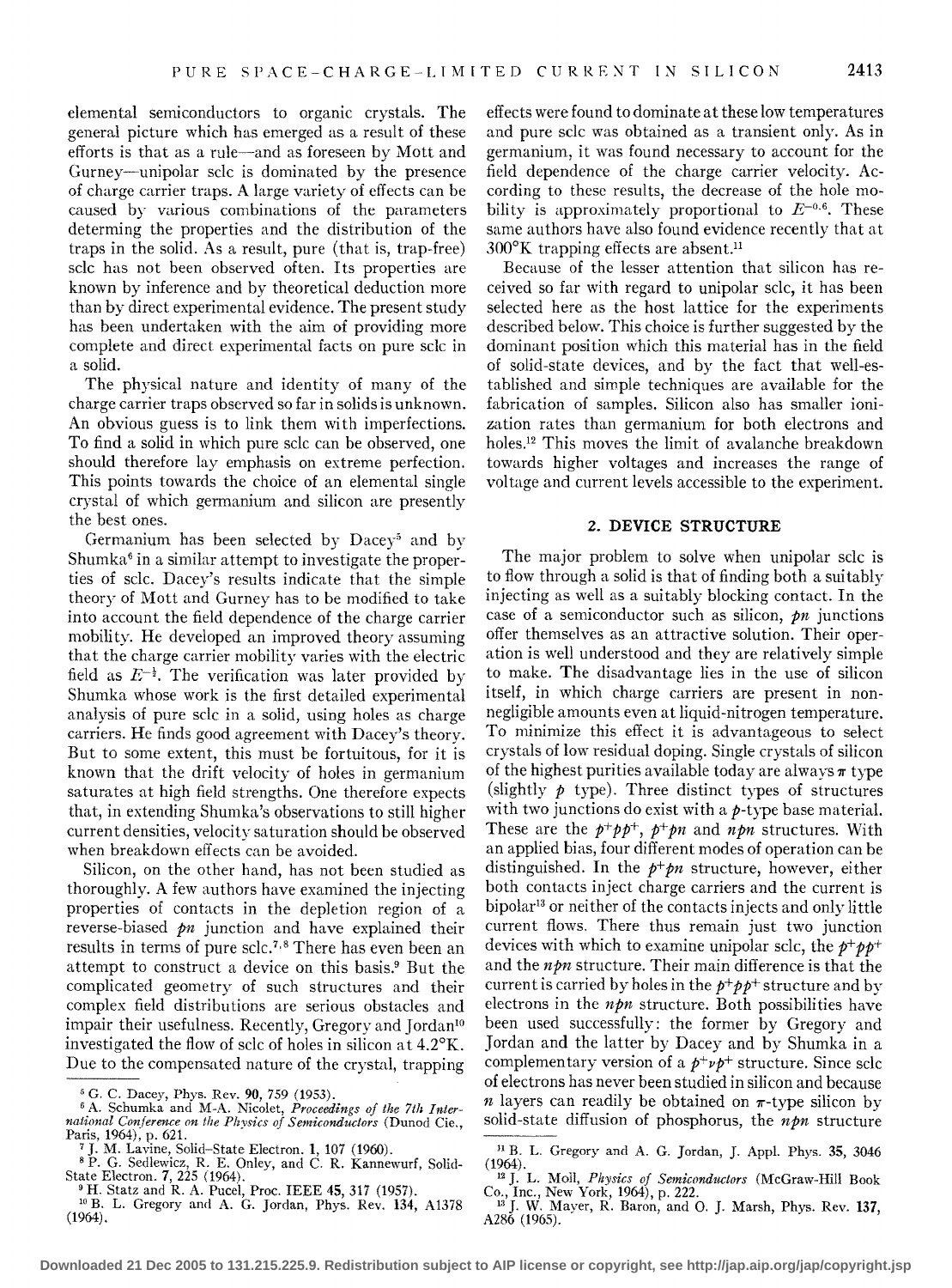

FIG. 1. Schematic representation of the  $n^+ \pi n^+$  structure and the doping concentrations used in the three regions of the device. The coordinate system and the boundary conditions assumed in the analysis are shown as well.

has been selected for this work in the form of an  $n+\pi n^+$ device.

The theoretical models for which sclc has been analyzed in detail are normally one dimensional. They also always assume mathematically sharp boundaries. To provide a good basis of comparison, the device should therefore satisfy the requirements of planar geometry and abrupt junctions. To meet these conditions an appropriate single crystal of high perfection and low residual doping is crystallographically oriented into the  $\langle 111 \rangle$  direction and cut into slices which are then lapped and polished mechanically to a thickness of 20 to  $60 \mu$ . A final chemical etch with a mixture of 5 ppv conc.  $HNO<sub>3</sub>$  and 1 ppv conc. HF reduces this thickness further by approximately 10  $\mu$ . Abrupt junctions are obtained by diffusion of phosphorus into both surfaces of the slices. An open-tube arrangement is used at a diffusion temperature of 1150°C for 40 min and  $P_2O_5$  as an impurity source. The depth of the junctions thus obtained is about  $3 \mu$  with a surface concentration of the order of 102 0 cm-3. Junction capacitance measurements as a function of reverse bias yield a voltage dependence of  $C \approx V^{-0.48}$  which indicates that the junction is indeed abrupt. The oxide layer created during the diffusion is removed with conc. HF, and a gold film of 0.1 to 0.3  $\mu$ thickness is then evaporated on both sides of the slices at a pressure of approximately 10-6 Torr, and a temperature of 250°C. The temperature is then raised to 350°C for 5 min. The resulting electrical bond is stable, linear, and of a residual series resistance small enough to be negligible in all measurements. In a final step, the slices are divided into wafers of an area of  $1-2\times10^{-3}$  cm<sup>2</sup>. This small size is chosen in an effort to achieve high current densities while maintaining moderate current levels at the signal source. The best results are obtained by simply breaking the slices, but masking and etch-cutting also works. A cross section of a wafer is represented schematically in Fig. 1. Details on the sample prepararation are given elsewhere.14

The comparison of the experimental results with the theory requires the knowledge of the physical parameters of each wafer. The base thickness *W* is obtained from metallurgical cuts by standard procedures of potting, wedge-lapping, and polishing after all measurements are completed. Photographs are taken through a metallurgical microscope and measured. The final accuracy is  $\pm 15\%$ . The same photographic technique is used to determine the area of a sample. The error here is less than  $5\%$ . The residual impurity concentration *N* of the wafer may be changed by the heating cycle of the diffusion process. It is therefore necessary to measure *N* on the completed samples. Three different methods were applied; (1) two point resistance measurements with a high input  $(50 \text{ M}\Omega)$  voltmeter on a reference bar passed through a diffusion cycle and subsequently stripped of its *n* layers (only for  $200 \Omega$  · cm crystal); (2) punch through voltage measurements, on samples of different base widths (only for  $200 \Omega \cdot \text{cm}$  crystal); (3) junction capacitance measurements versus reverse bias on the  $n+\pi$  junctions. The different results agree within  $\pm 10\%$ . Two crystals of different origin were selected as base material. By manufacturer's specification their resistivities were 200  $\Omega$ ·cm and 2 k $\Omega$ ·cm. The residual doping *N* determined on the samples after the diffusion was found to be  $4.6 \times 10^{13}$  cm<sup>-3</sup>  $\pm 10\%$  and  $2.0 \times 10^{12}$ cm<sup>-3</sup>  $\pm 20\%$  corresponding to resistivities of 300  $\Omega$ · cm and approximately  $8 \text{ k}\Omega \cdot \text{cm}$ , respectively.

#### 3. **PRINCIPLE OF OPERATION**

An idealized *V-I* characteristic of the device is sketched in Fig. 2. In general, three distinct ranges of operation exist. At low biases, the situation corresponds to that of a junction transistor with floating base (jtfb). In this jtfb range, the equilibrium condition in the population of minority and majority charge carriers in



FIG. 2. Idealized  $V-I$  characteristic of an  $n+m+$  structure showing the three ranges of operation (junction transistor floating base, punch-through, and space-charge-limited current range).

<sup>14</sup> S. Denda and M-A. Nicolet, *JPL Space Programs Summary*  No. 37-33, Vol. IV (1965), p. 57.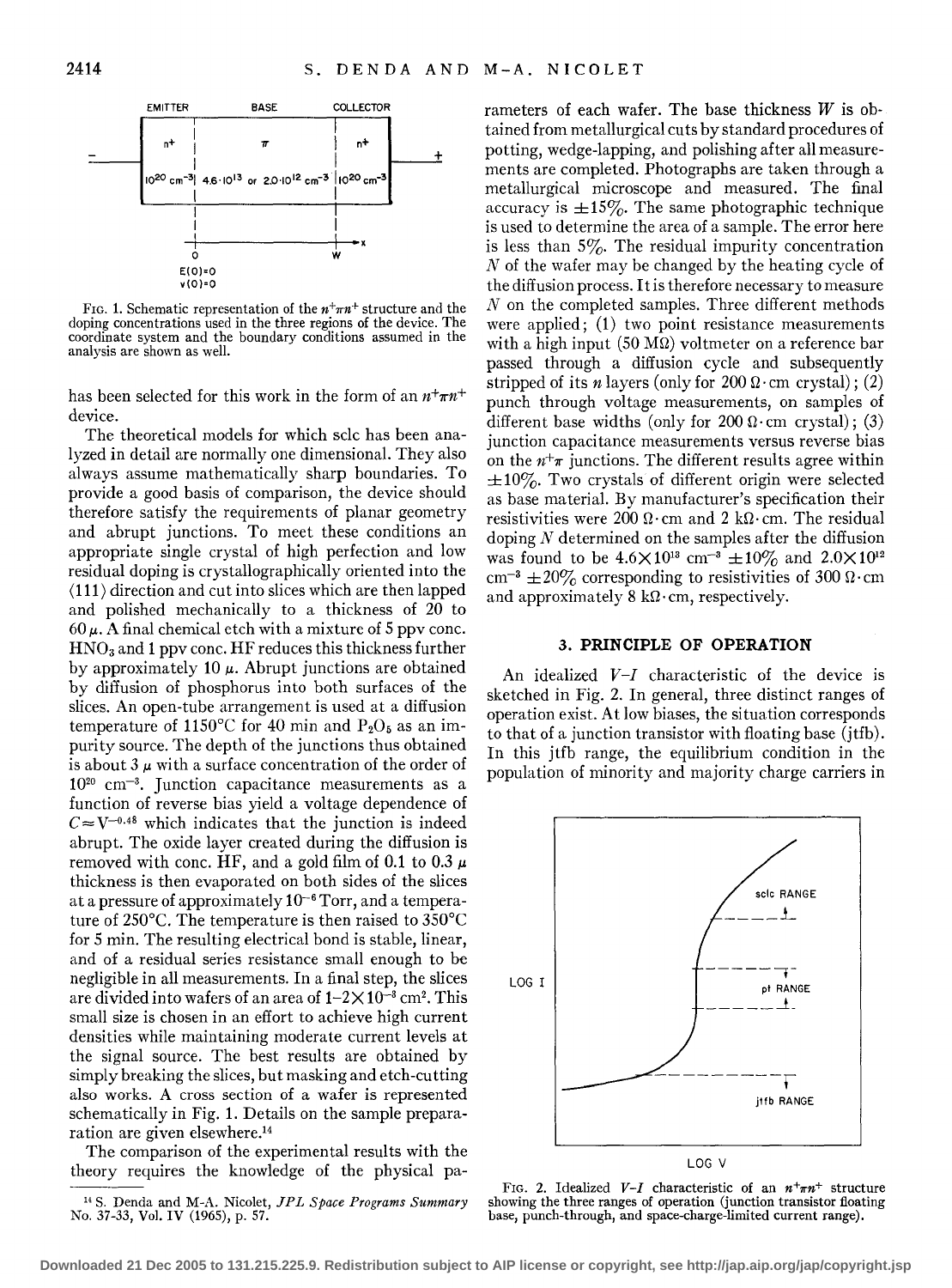

FIG. 3. *V-I* characteristics at room temperature of samples with  $300-\Omega$ ·cm base material.

the base is the determining factor. As the applied voltage increases, the widening depletion region of the reverse biased collector junction reduces the effective base width of the transistor. This increases the current amplification factor *b* of the transistor and, therefore, the resulting net current through the device. Eventually, the collector depletion region reaches the emitter junction. At this "punch-through" voltage  $V_{\rm pt}$  a base region as visualized in the junction transistor exists no more. From this point on, the emitter injects majority charge carriers (electrons) directly into the depletion region of the collector. As long as the net charge of these injected mobile electrons remains sufficiently small compared with the space charge of the fixed acceptors in the depletion region, the current increases rapidly without a significant increase in the applied voltage. This is the punch-through (pt) range of Fig. 2. As the concentration of injected mobile electrons increases, however, a point will be reached at which their space charge will dominate over that of the fixed acceptors. This is the range in which pure sclc flows. The over-all characteristic exhibits a striking similarity with that of sclc in the presence of a trap filling voltage limit  $V_{\text{TFL}}$ . The common feature is that in both cases the flow of pure sclc is initially inhibited by the presence of fixed space charge in the bulk. The origin of this space charge is, however, different in the two cases. In actual

measurements of the *V-I* characteristic short pulses must be used to avoid a temperature increase of the sample due to the power dissipated in it. An approximately linearly increasing voltage ramp with fast turn-off has been used at a repetition rate of 5-10 per second. The ramp was normally 20  $\mu$ sec long, a duration found experimentally to be short enough to eliminate any observable heating of the sample and long enough to avoid transient phenomena in sample or circuit. The sweep generator of an oscilloscope served as primary signal source. After passing through two cathode followers, the signal had a maximum amplitude of 120 Vat 0.2 A.

The voltage across the sample and the current flowing through it are displayed on the *x* andy axes of an oscilloscope and recorded photographically or visually point by point. The sample itself is placed between the goldplated base of a holder and a gold-plated finger attached to a micromanipulator. Electrical connection is established by applying slight mechanical pressure. Measurements below room temperature are performed by simply immersing the holder in liquid nitrogen or in isopentane cooled to the desired temperature by adding some liquid nitrogen to it.

Samples whose characteristics were not symmetrical with respect to an inversion of the applied bias were rejected.



FrG. 4. *V-I* characteristics of samples at 78°K with  $300 \Omega$ ·cm base material.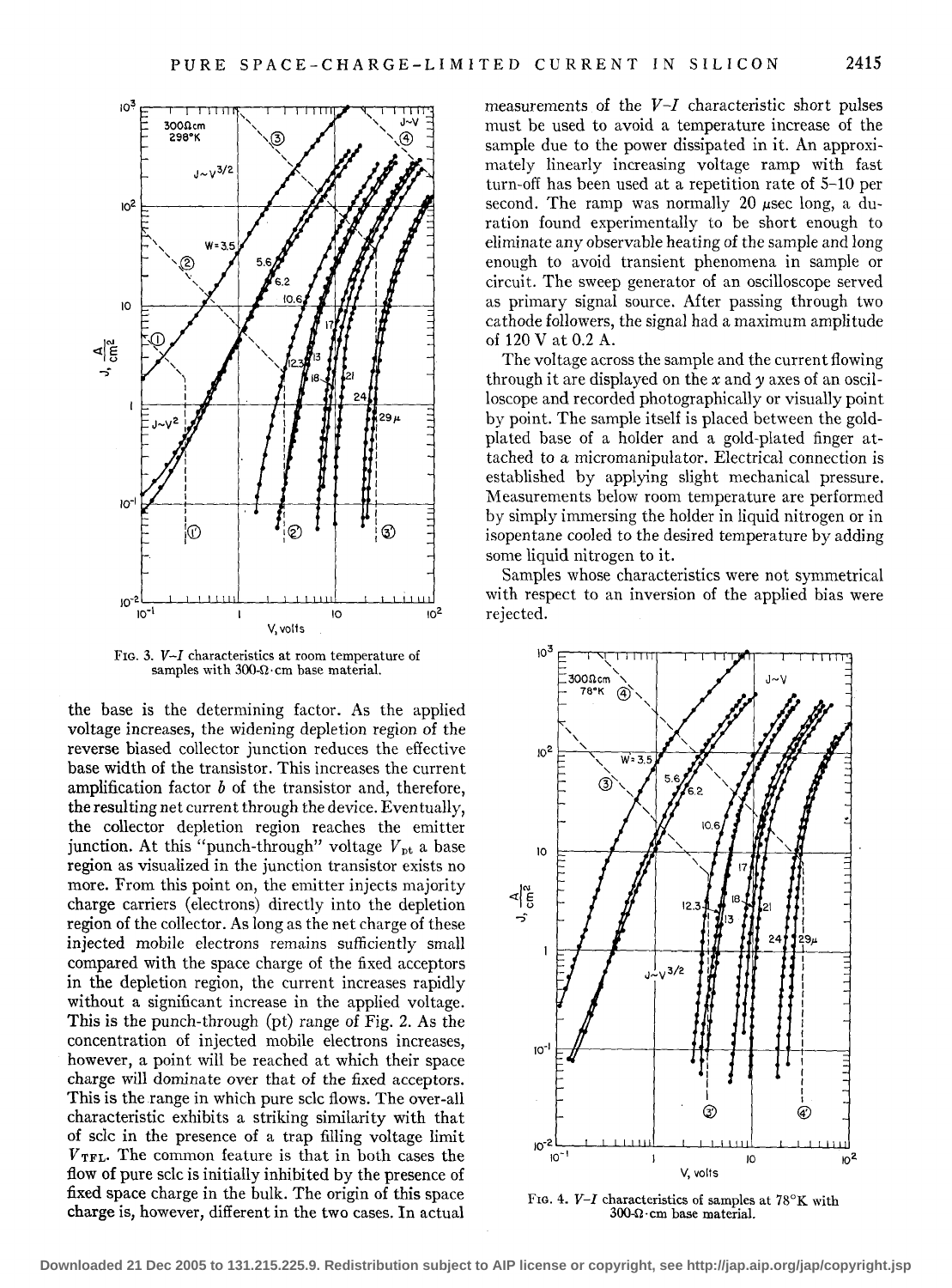

FIG. 5. *V-I* characteristics of samples at room temperature with 8-k $\Omega$ · cm base material.

## **4. V-I CHARACTERISTICS AND COMPARISON WITH THEORY**

#### **4.1. Experimental Results**

Figure 3 shows a family of *V-I* characteristics obtained at room temperature on the  $300 - \Omega \cdot$ cm base material with the base width as parameter. The characteristics of the same samples at liquid-nitrogen temperature are given in Fig. 4. Corresponding results obtained on the 8-k $\Omega$  · cm base material are shown in Figs. 5 and 6. The dashed lines in these figures refer to the temperature of the free charge carriers, as discussed in Sec. 4.4.

As can be seen, thicker samples clearly exhibit a punch-through range. In thinner samples the transition from the jtfb range to the sclc range is continuous, with a tendency for the pt range to be more distinct at lower temperatures. In a less pronounced fashion, this phenomenon has been observed before in germanium by Shumka.<sup>6</sup> It is believed to be related to the finite width of the transition region of the  $pn$  junctions at thermal equilibrium and the existence of a "virtual cathode." But minority charge carriers may also contribute to this effect, as indicated by the influence of white light incident on the sample. The *V-I* characteristics of structures with a clean punch-through remained unaffected by light, whereas the others were noticeably modified in their lower current ranges.

A detailed analytical treatment of the transition from the jtfb range to the pt range does not exist in the literature. An analysis of the case in which this transition leads simultaneously into the sclc range does not exist either and is likely to be even more complex than the former. For this reason attention is focused primarily on the sclc and the pt ranges of the *V-I*  characteristics, that is, on the upper and the right-hand halves of Figs. 3-6, with only occasional reference to the lower left corner of these plots.

### 4.2. **Field-Dependent Mobility**

All results published so far on pure sclc in high-mobility materials such as germanium and silicon show clearly that the departure of the velocity distribution of the free charge carriers from that of thermal equilibrium with the lattice is significant for a proper interpretation of the characteristics of sclc. A good number of authors have studied the changes that occur in the velocity distribution of charge carriers at high electric field strengths, but only Ryder,<sup>15</sup> Prior,<sup>16</sup> and Jørgensen *et al.*<sup>17</sup> give experimental results for electrons in silicon. Figure 7 reproduces measurements of Ryder and



FIG. 6. *V-I* characteristics of samples at 78°K with  $8-k\Omega$ ·cm base material.

<sup>15</sup> E. J. Ryder, Phys. Rev. **90**, 766 (1953).<br><sup>16</sup> A. C. Prior, J. Phys. Chem. Solids **12**, 175 (1959).<br><sup>17</sup> M. H. Jørgensen, N. I. Meyer, and K. J. Schmidt-Tiedemann, Solid-State Commun. **1,** 226 (1963).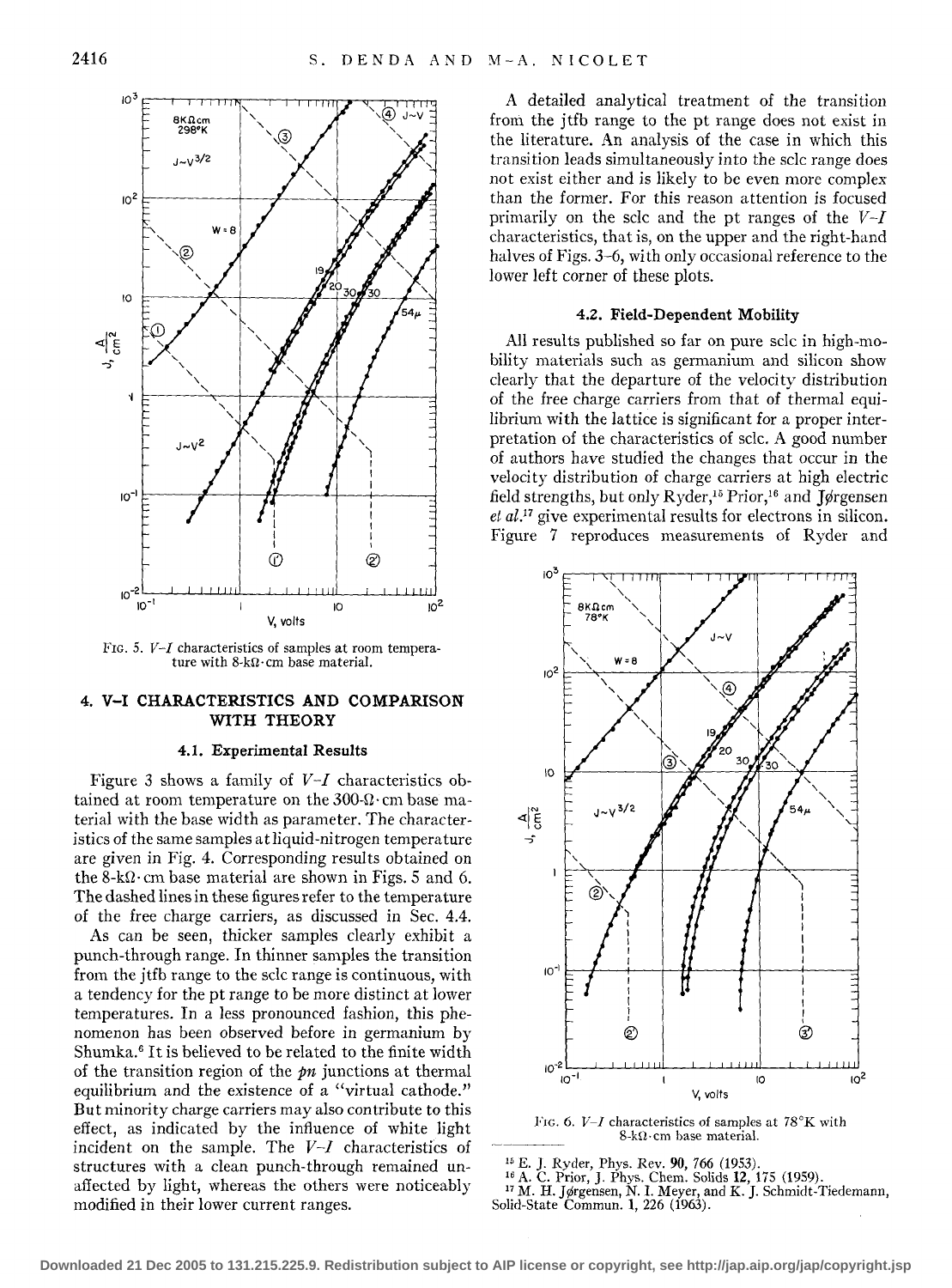

FIG. 7. Experimental results of Ryder<sup>15</sup> and Prior<sup>16</sup> on the field dependence of the drift velocity of electrons in silicon at room temperature reproduced in a normalized plot with  $E_0 = 6.5 \times 10^3$  $V/cm$  and  $\mu_0 E_0 = v_s = 9.0 \times 10^6$  cm/sec. To a first approximation a complementary inverse exponential describes the results quite well over most of the field range.

Prior on the field dependence of the drift velocity. One notices that the electron mobility decreases progressively from its low field value. But no clear range of constant slope exists in which  $\mu \approx E^{-\frac{1}{2}}$ . There also is no conclusive evidence establishing the existence of a range of complete velocity saturation. Simple theories predict, however, that these ranges exist and the experimental velocity-field relationship of Fig. 7 has therefore been interpreted at times in terms of a hypothetical dependence as shown in Fig. 8.<sup>5,15</sup> The advantage of this simplified form is its straightforward analytical description. Most of the discussion to follow is based on this model of the velocity-field dependence, using the definitions of the low field mobility  $\mu_0$ , the critical electric field  $E_c$ , the critical drift velocity  $v_c$ , the saturation field  $E_s$ , the saturation velocity  $v_s$ , and of  $E_0$  as indicated in this figure.

An equally convenient approach to obtain a simple analytical description of the velocity-field relationship is to find an elementary function which adequately reflects the general trend of the experimental results of Fig. 7. Several elementary functions have been tested on this property. The complementary reciprocal exponential was found most appropriate. It is also represented in Fig. 7. The location with respect to the experimental points is arbitrary within a shift along the line of unit slope because of the doubly logarithmic scale. The curve has been drawn where the best over-all agreement is obtained. In that position  $E_0=6.5\times10^3$ V/cm and  $v_s = 9.0 \times 10^6$  cm/sec. As can be seen, this function provides a reasonably satisfactory representation except at the highest field strengths. But the same restriction also applies to the function of Fig. 8. Furthermore, the experimental points at the highest field strengths are subject to some uncertainties and the misfit between assumed and true velocity-field dependence may not be much larger there than at lower field strengths.

There is a criticism of a more fundamental nature which may be advanced with regard to the use of the results of Fig. 7 in the analysis of pure sclc. These results have been obtained on homogeneous pieces of bulk crystals under the action of a homogeneous electric field at steady state. In an  $n^+ \pi n^+$  structure operated in the sclc range, on the other hand, both the field distribution and the charge carrier concentration vary extremely rapidly over distances of the order of  $10 \mu$ , even under steady-state conditions. In addition, the model of the  $n+\pi n+$  structure used in the analysis includes other simplifying assumptions of its own. It is difficult to assess the relative significance of these various simplifications. The analytical representations of Figs. 7 and 8 may therefore well be sufficient or even good in the present context. The complementary reciprocal exponential of Fig. 7 is used in the discussion of the temperature dependence of pure sclc.

### **4.3. Models of Pure sclc**

The simplest model against which the experimental results are compared is based on the following significant assumptions: **(1)** There are no imperfections and defects of any kind in the solid, and its intrinsic resistivity is infinite; (2) the emitter has an infinite abundance, that is, it can maintain an unlimited concentration of charge carriers at its boundary;  $(3)$  the charge carriers are injected into the base with vanishing initial velocity; (4) the injected charge carriers are transported through the base by drift only—diffusion is ignored; (5) all variables are functions of one coordinate only. Figure 1 shows the convention adopted for the coordinate and the description of the geometrical parameters of the model. Under these conditions, the flow of a current through the base is described by the following equations and conditions at steady state:

$$
dE(x)/dx = \rho(x)/\epsilon\epsilon_0, \qquad (1)
$$

$$
d\phi(x)/dx = -E(x),\tag{2}
$$

$$
J = \rho(x) \cdot v(x), \tag{3}
$$

$$
E(0) = 0,\t\t(4)
$$

$$
\phi(0) - \phi(W) = V,\tag{5}
$$



FIG. 8. The dependence of the drift velocity on electric field strength assumed to represent the experimental results of Fig. 7 in simple analytical terms.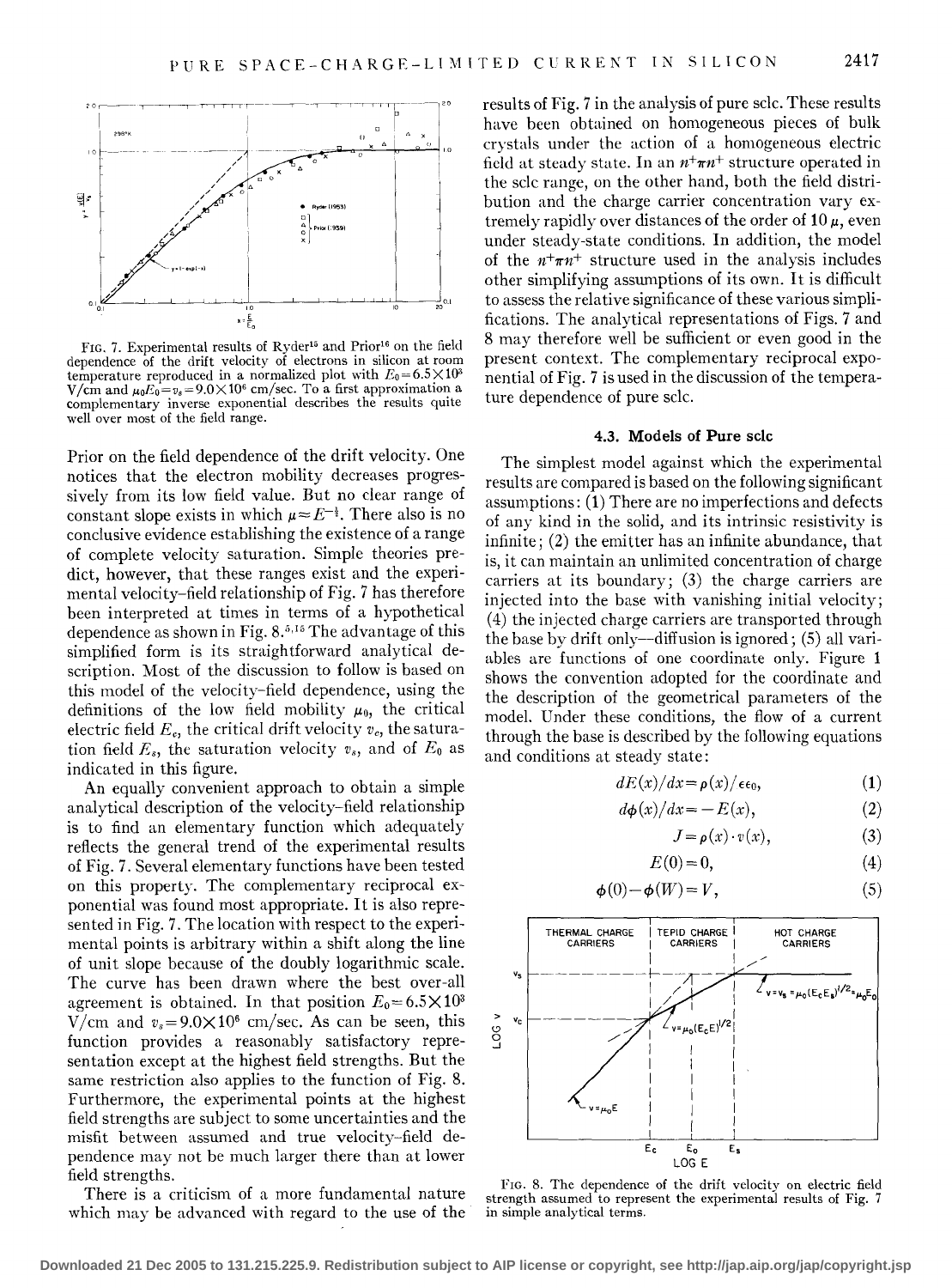

FIG. 9. Theoretical *V-I* characteristic of pure sclc derived from the model of Sec. 4.3~and a field dependence of the drift velocity as given in Fig. 7 and Eq. (7).

where the symbols have their conventional meaning and positive charge carriers are assumed for convenience. The velocity-field relationship takes the forms

$$
v(x) = \mu_0 E(x), \qquad E < E_c; \tag{6a}
$$

$$
v(x) = \mu_0 \big[ E_c E(x) \big]^\frac{1}{2}, \qquad E_c < E < E_s; \tag{6b}
$$

$$
v(x) = \mu_0 (E_c E_s)^{\frac{1}{2}} = v_s, \quad E_s < E \tag{6c}
$$

$$
\quad \text{or} \quad
$$

$$
v(x) = v_s \big[ 1 - \exp(-E/E_0) \big] \tag{7}
$$

depending on whether the description of Fig. 8 or 7 is chosen. With Eq. (6) an exact solution can be obtained by subdividing the base into regions corresponding to Eqs. (6a), (6b), and (6c) and subsequently matching the different solutions at their respective

TABLE I. Functional dependence of the electric field  $E(x)$  and of the absolute value of the electrostatic potential  $\phi(x)$  valid in the asymptotic range of the *V-I* characteristics of Fig. 10. The models correspond to that of Mott and Gurney<sup>1</sup> and neglect any fixed space charge in the base but assume either thermal, tepid, or hot charge carriers. The value of the field strength at any point of a sample of Figs. 3--6 is obtained readily from the first line of this table by noting that  $E(W) = c(V/W)$ , where the constant c is  $\frac{3}{2}$  for thermal, 5/3 for tepid and 2 for hot charge carriers.

| Charge<br>carrier<br>distribution | Thermal                                                                     | Tepid                                                                                                          | Hot<br>$\epsilon \epsilon_0 v_s$<br>(10) |  |
|-----------------------------------|-----------------------------------------------------------------------------|----------------------------------------------------------------------------------------------------------------|------------------------------------------|--|
| E(x)                              | $\frac{1}{x^{\frac{1}{2}}}$<br>$2$ ——<br>$\epsilon \epsilon_0 \mu_0$<br>(8) | $\frac{1}{x^{\frac{2}{3}}}$<br>$\sqrt{2 \epsilon \epsilon_0 \mu_0 E_c^4}$<br>(9)                               |                                          |  |
| $ \phi(x) $                       | $\left( \frac{x}{2} \right) x^{\frac{1}{2}}$<br>EE0MO                       | $\int_{-5}^{3} \left(\frac{3}{2} \cdot \frac{J}{\epsilon \epsilon_0 \mu_0 E_c^{\frac{1}{2}}}\right)^5 x^{5/3}$ | 2<br>$\epsilon \epsilon_0 v_s$           |  |
|                                   | (11)                                                                        | (12)                                                                                                           | (13)                                     |  |

boundaries. The approach is tedious and the final over-all result unwieldy. If Eq. (7) is used, the subdivision of the base in different regions is avoided, but numerical methods must be resorted to for explicit solutions. The *V-I* characteristic of pure sclc obtained by such a numerical integration is shown in Fig. 9. Details of these calculations are omitted here.

The mathematical difficulties disappear if Eq. (6a) is assumed to be valid throughout, that is, if deviations from Ohm's law are neglected. The resulting functional dependences of the electric field  $E(x)$  and the potential  $\phi(x)$  are reported in Table I. This is the model originally proposed by Mott and Gurney.<sup>1</sup> The form of Eq.  $(6)$ immediately suggests two modifications of this model by substituting Eq. (6b) or (6c) for (6a). Table I includes these two additional cases as well. It is seen that the three models yield *V-I* characteristics for pure sclc which are power laws of  $V^2$ ,  $V^{\frac{3}{2}}$ , and V for thermal, tepid,<sup>18</sup> and hot charge carriers, respectively. This agrees with a general rule recently enunciated by Lee.<sup>19</sup>



FIG. 10. Theoretical *V-I* characteristics of pure sclc derived from the model of Sec. 4.3 and assuming thermal [Eq. (6a)], tepid [Eq. (6b)] or hot [Eq. (6c)] charge carriers, corresponding to the three regions of Fig. 8.

<sup>18</sup> The term is used here to refer to charge carriers departing significantly from conditions of both thermal equilibrium and drift

<sup>19</sup> D. H. Lee and M-A. Nicolet, Solid-State Electron. 8, 182 (1965).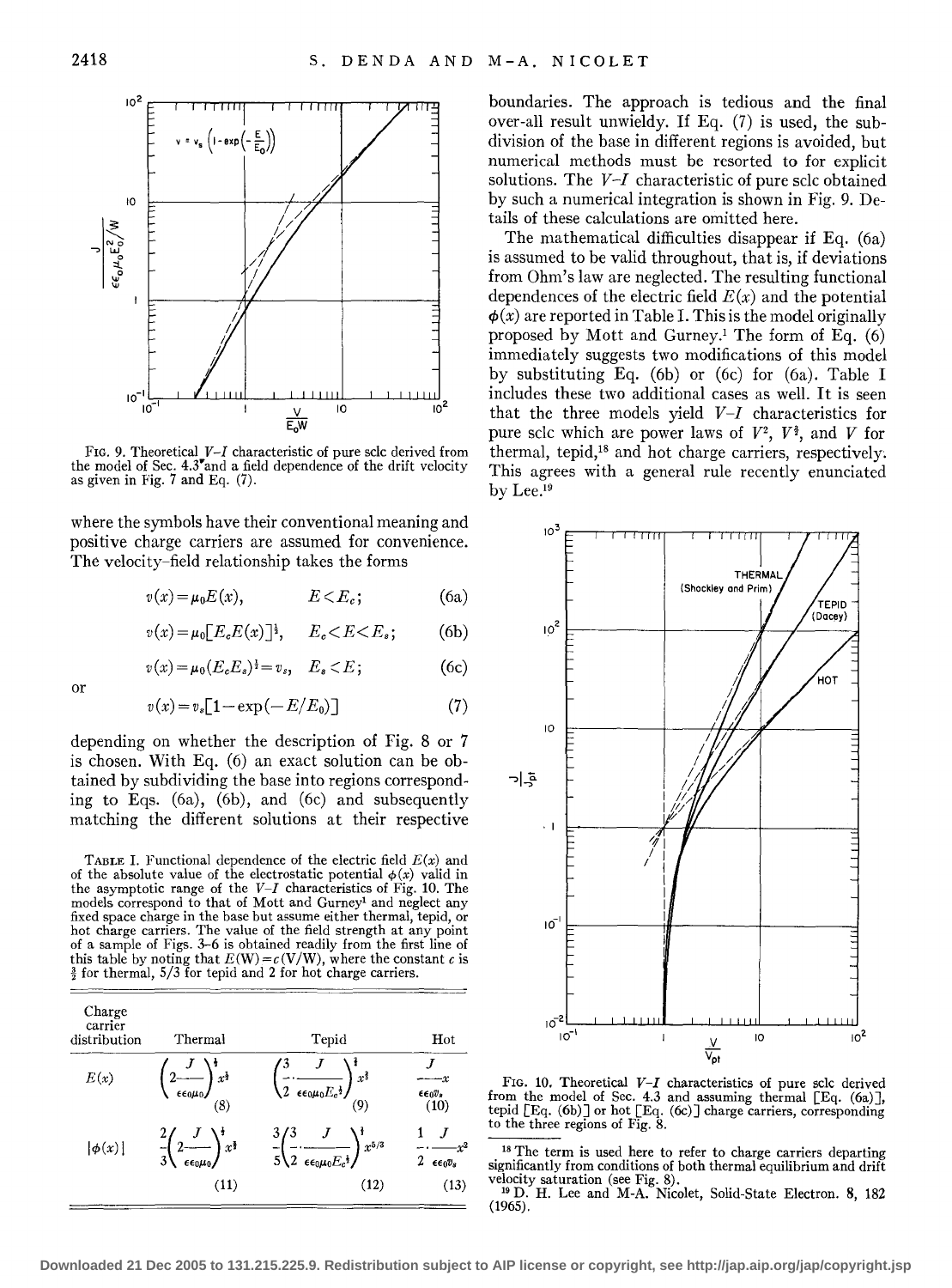The models proposed so far are, however, still inadequate because they ignore the actual conditions prevailing in the base at thermal equilibrium. If these conditions are included, the mathematical obstacles increase to the extent that a less accurate, but more flexible approach seems more promising.

Pursuing this thought, Shockley and Prim<sup>20</sup> have proposed a model in which the fixed space charge of the residual doping concentration *N* in the base is retained, but in which Eq. (6a) is assumed to be valid throughout, as is done in the model of Matt and Gurney. The result is a  $V-I$  characteristic in which both a pt range and a sclc range appear (see Fig. 10). Dacey<sup>5</sup> has introduced the effect of field-dependent mobility in this same model by substituting (6b) for (6a). An obvious third possibility is to assume velocity saturation throughout the base and use (6c). The three *V-1* characteristics derived from these three variants are represented in Fig. 10. Voltages are normalized with respect to  $V_{\text{pt}} = qNW^2/2\epsilon\epsilon_0$ , the punch-through voltage as obtained from the simple full depletion approximation of the reverse-biased collector junction. Currents are normalized with respect to that particular pure sclc density  $J_{\rm pt}$  that would flow in each particular model if the applied voltage were equal to  $V_{\text{pt}}$  and if the base were free of fixed space charge; e.g.

$$
J_{\rm pt} = (9/8) \epsilon \epsilon_0 \mu_0 V_{\rm pt}^2 / W^3
$$
 for  
thermal charge carriers, (6a); (14a)

$$
J_{\rm pt} = \frac{2}{3} (5/3)^{\frac{3}{2}} \epsilon \epsilon_0 \mu_0 E_c^{\frac{1}{2}} V_{\rm pt}^{\frac{1}{2}} / W^{\frac{5}{2}}
$$
 for  
tepid charge carriers, (6b); (14b)

$$
J_{\rm pt} = 2\epsilon \epsilon_0 v_s V_{\rm pt}/W^2 = v_s qN
$$
 for  
hot charge carriers, (6c). (14c)

It is seen that for the three cases of thermal, tepid, and hot charge carriers the asymptotic dependences of the  $V-I$  characteristics are power laws of  $V^2$ ,  $V^{\frac{3}{2}}$ , and V, respectively. They are the characteristics of the simple models discussed above in which fixed space charge is absent in the base.

#### 4.4. Matching Characteristics of Models and Device

The theoretical characteristics shown in Fig. 10 are now matched to the experimental results. The closeness of the fit will be a measure of the accuracy of the models and they, in turn, yield information on the nature of the current flow in the device.

It is obvious that in the presence of a velocity-field relationship as shown in Fig. 7 the theoretical characteristics of thermal and tepid charge carriers in Fig. 10 can not apply in their asymptotic limits. In the transition region between the pt range and the sclc range, on the other hand, the general trend of the three curves of Fig. 10 is very much the same. To properly match experimental and theoretical curves, a procedure

TABLE II. Analytical expressions for the boundaries 1 and 1' to 4 and 4' in Figs. 3-6 and the numerical values assumed for the physical quantities involved. In the models used to derive these expressions, the electric field at the collector is constant along each of the boundaries.

| Boundary      | Relationship                                                     |                                 |                                  |        |
|---------------|------------------------------------------------------------------|---------------------------------|----------------------------------|--------|
|               | $VJ = \frac{1}{2} \epsilon \epsilon_0 \mu_0 E_c^3$               |                                 |                                  |        |
| $\mathbf{1}'$ | $V = \epsilon \epsilon_0 E_c^2 / 2 q N$                          |                                 |                                  |        |
| 2             | $VJ = 4\epsilon\epsilon_0\mu_0 E_c^3$                            |                                 | at $298^\circ K$ at $78^\circ K$ |        |
| 2'            | $V = 5\epsilon_0 E_c^2/aN$                                       | $\mu_0$ (cm <sup>2</sup> /Vsec) | 1400                             | 10 000 |
| 3             | $VJ = \frac{2}{3} \epsilon \epsilon_0 \mu_0 E_c^{1/2} E_s^{5/2}$ | $E_{\rm c}(V/cm)$               | 1000                             | 140    |
| 3'            | $V = \epsilon \epsilon_0 E_s^2/2gN$                              | $E_{\bullet}(V/cm)$             | 20 000                           | 7000   |
| 4             | $VJ = 5\epsilon\epsilon_0\mu_0E_c^{1/2}E_a^{5/2}$                |                                 |                                  |        |
| $\ddotmark$   | $V = 5 \epsilon \epsilon_0 E r^2 / qN$                           |                                 |                                  |        |

is therefore desirable which will provide guidelines for a correct assignment. The dashed lines in Figs. 3-6 serve this purpose. They subdivide the figures into adjacent fields of operating points and are based on Fig. 8. If the maximum of the electric field strength in the base does not exceed the value of the critical electric field  $E_c$ , the theoretical  $V-I$  characteristics of Fig. 10 based on a tepid and hot velocity distribution of the charge carriers cannot be valid. If, in addition, the current flowing through the device is small, the mobile charge carriers are negligible compared with the doping ions and the field maximum at the collector boundary can be derived from the assumption of a fully depleted base. This gives a limiting bias of  $V = \epsilon_0 E_c^2 / 2qN$ . If, however, the current flowing through the device is large and the fixed space charge of the ionized doping atoms is negligible, the maximum of the electric field is given by Eq. (8) in Table I. Requiring that this value be at most equal to the critical field *Ec* yields a boundary of the form  $VI \leq \frac{1}{3} \epsilon \epsilon_0 \mu_0 E_c^3$ . The two boundaries obtained in this manner are those labeled 1' and 1 in Figs. 3 and 5. They define a field in the lower left corner of the *V -1* plane within which the theoretical curve for thermal charge carriers in Fig.10 should apply and beyond which the same curve gradually loses its significance. A similar pair of boundaries 3 and 3' can be found by analogous reasoning with  $E_s$ . They delineate a field of operating points within which the theoretical curve for tepid charge carriers should be used. In this case, however, there must obviously exist a limit towards lower operating points as well. This is the pair of boundaries 2 and 2'. They are derived from the condition that at the particular point between base and collector at which the field strength reaches the value of the critical field *Ec* the voltage drop with respect to the emitter be at most 10% of the total applied voltage. The figure of 10% is arbitrary, but is felt to be of a correct order of magnitude in relation to the approximate significance of these boundaries. The lines marked 4 and 4' have analogous meaning and delineate the field of operating points beyond which the theoretical curve of hot charge carriers should apply. The analytical representation of all these boundaries is given in Table II. The numerical values assumed for the physical quantities involved

<sup>00</sup> W. Shockley and R. C. Prim, Phys. Rev. 90, 753 (1953).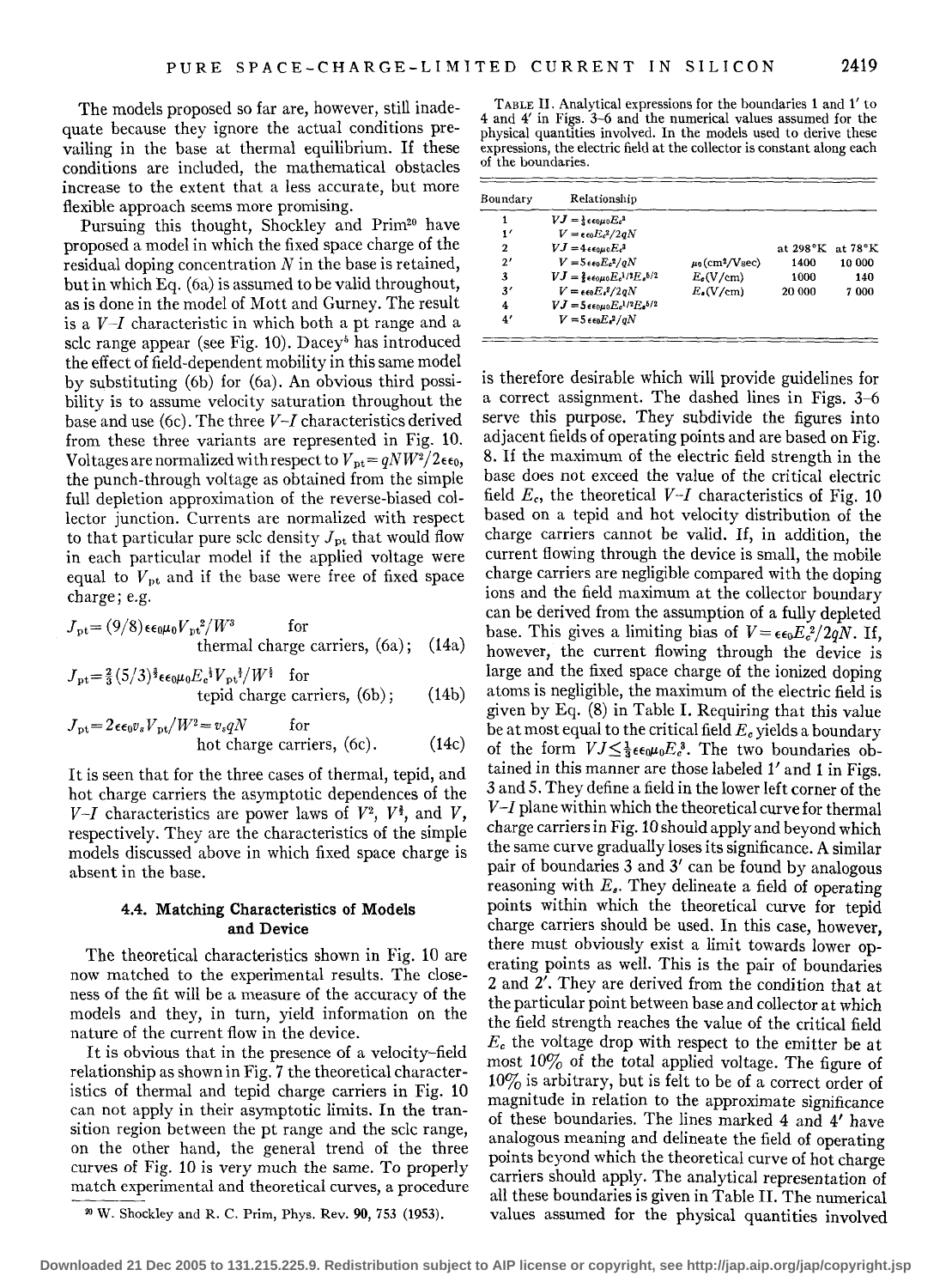

FIG. 11. Comparison of experimental results obtained on  $300\Omega$ ·cm samples of 21 and 29- $\mu$  base width at room temperature and at liquid-nitrogen temperature with the theoretical curves of Fig. 10 for sclc of tepid and hot charge carriers, respectively.

are reported in this same table. These figures are approximate only and were obtained from a preliminary analysis of the experimental results. In view of the approximate significance of the boundaries, further corrections were considered unnecessary.

As can be seen in Figs. 3-6 the experimental *V-1*  characteristics often cross several boundaries. In such a case no single theoretical curve of Fig. 10 is expected to give a complete fit. But if the experimental curve lies predominantly in one particular field, the corresponding theoretical curve should fit the data over most of its range. This is indeed the case for experimental curves with a clean punch-through. Two cases are shown in Fig. **11,** where the experimental points and the proper theoretical curve at a position of best fit are represented in superposition.

The conclusion to be drawn from this agreement is that the models of Sec. 4.3 are good enough to adequately reproduce the main features of the de characteristics of the  $n^+ \pi n^+$  devices. More specifically, it is concluded that at 78°K and to some extent even at room temperature, the current flow at the highest operating points is carried by hot electrons in a state of complete velocity saturation. This statement is supported by further evidence presented in the next sections.

### **4.5. Intersection Point of Asymptotes**

Each theoretical curve in Fig. 10 has an asymptote at high and at low current densities. The point of intersection  $(J_{\text{pt}}, V_{\text{pt}})$  of the two asymptotes is different for samples of different base widths. The equation for the locus of this point is obtained by eliminating the base width from the expression of the asymptotes. One finds for the locus of the theoretical curve of sclc : with thermal charge carriers

$$
J_{\rm pt} = (9/8)\mu_0 \left[ (qN)^3 / 8\epsilon\epsilon_0 \right]^{1/2} V_{\rm pt}^{1/2} = \text{const.} V_{\rm pt}^{1/2}, \quad (15a)
$$

with tepid charge carriers

$$
J_{\rm pt} = \frac{2}{3} (5/3)^{\frac{3}{2}} \mu_0 (\epsilon \epsilon_0)^{-\frac{1}{4}} E_c^{\frac{1}{2}} (qN/2)^{5/4} V_{\rm pt}^{\frac{1}{4}} = \text{const.} V_{\rm pt}^{\frac{1}{4}}, \quad (15b)
$$

and with hot charge carriers

$$
J_{\rm pt} = \mu_0 (E_e E_s)^{\frac{1}{2}} qN = v_s qN = \text{const.}
$$
 (15c)

When the three loci are known experimentally, the three quantities  $\mu_0$ ,  $E_c$ , and  $E_s$  can be determined directly with the doping concentration  $N$  as the only remaining parameter. The absence of a clear punchthrough range at low operating points (Fig. 5) unfurtunately precludes an experimental determination of  $\mu_0$  from Eq. (15a) other than that of a mere estimation. The value found is, however, of the correct order of magnitude. A more favorable situation exists for a test of Eq. (15b). A number of experimental curves exhibiting a transition from the pt range to the sclc range with tepid charge carriers (between boundaries 2 and 3) are found in Fig. 3. But these curves also extend beyond the field of tepid charge carriers into that of hot charge carriers. This introduces uncertainties in the exact location of the theoretical curve of best fit and causes a fairly large error in the determination of the locus. The result is shown in Fig. 12. The  $V^{\frac{1}{4}}$  line drawn into the figure shows that the experimental finding is at least consistent with Eq. (1Sb). From this



FIG. 12. The position of the intersection point  $(V_{pt}, J_{pt})$  of the two asymptotes of the theoretical characteristics of Fig. 10 for tepid and hot charge carriers when matched to the experimental curves of Figs. 3 and 4.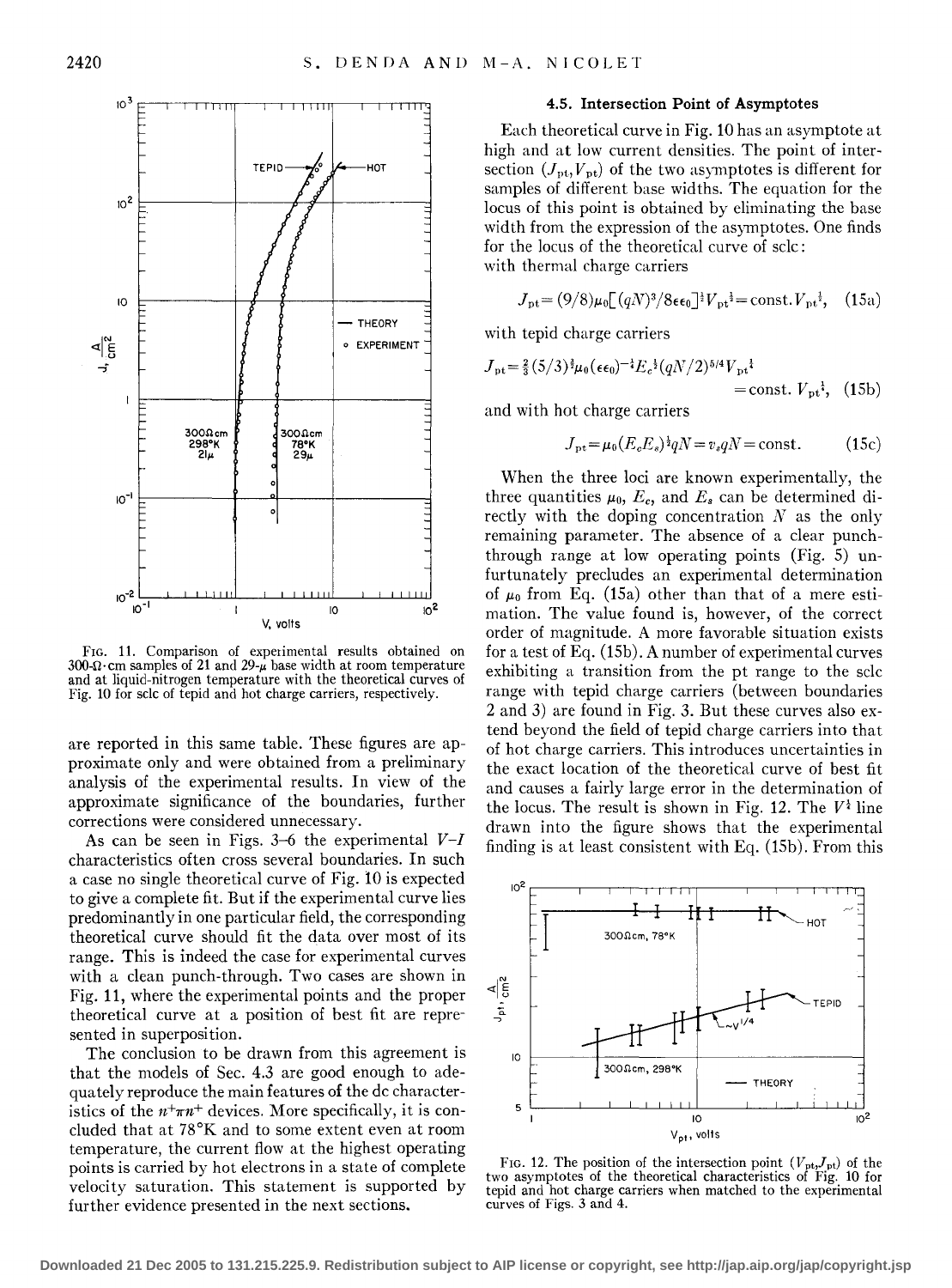

FIG. 13. The dependence upon the base width *W* of the voltage  $V_{as}$  of the asymptotes of pure sclc at a constant current density of 150 A/cm2 obtained by matching the theoretical characteristics of Fig. 10 for tepid and hot charge carriers to experimental curves of Figs. 3 and 4.

line, and with  $\mu_0 = 1400 \text{ cm}^2/\text{Vsec}$  a critical electric field of  $E_c = 930 \pm 250$  V/cm is derived. The large error is due to the strong dependence of  $E<sub>c</sub>$  on variations in the current density  $J_{\text{pt}}$ . This value is significantly lower than would be anticipated from a simple straight-line approximation of Fig. 7 as sketched in Fig. 8. The difference may have to do both with the particular way in which a field-dependent drift velocity affects the *V-I*  characteristic of sclc and therefore with the method used to obtain this result as well as with the difficulty to define a critical electric field for a relationship as shown in Fig. 7. It is of interest to note in this connection that the theoretical *V-I* characteristic of Fig. *9* is insensitive to minor changes in the field dependence of the carrier drift velocity. But these low values of *Ec* raise questions regarding the usefulness and the final meaning of the concept of a critical electric field for electrons in silicon.

The uncertainties of matching the theoretical *V-1*  characteristic with the experimental ones are least for curves with a transition from the pt range to the sclc range with hot charge carriers (Fig. 4). The locus obtained from a best fit to these curves is also shown in Fig. 12 and agrees well with Eq. (15c). The straight line of constant current drawn through these points yields a saturation velocity  $v_s$  for electrons in silicon at  $78^{\circ}$ K of 1.0 $\times$ 10<sup>7</sup> cm/sec with an estimated error of approximately 10%. But the *V-I* characteristics themselves do not extend sufficiently far into the range of pure sclc to establish whether their slope is exactly unity or slightly larger. Further measurements are desirable in this range.

The saturation velocity of  $1.0 \times 10^7$  cm/sec at  $78^{\circ}$ K lies close to that of  $9.0 \times 10^6$  cm/sec extrapolated from the room-temperature measurements of Ryder and of Prior (Fig. 7). A similar finding is reported for germanium.15 It is consistent with an interpretation of velocity saturation by optical phonon scattering.

#### 4.6. Dependence on Base Width

Equations  $(11)-(13)$  predict that for a constant current density the asymptotes to the *V-1* characteristics of pure sclc yield

$$
V_{\text{as}} \approx W^{\frac{3}{2}}
$$
 for thermal charge carriers, (16a)

$$
V_{\text{as}} \approx W^{5/3} \text{ for tepid charge carriers, } (16b)
$$

$$
V_{\text{as}} \approx W^2 \quad \text{for hot charge carriers.} \tag{16c}
$$

To test these relationships a set of *V-I* characteristics of pure sclc has to be given in each of the corresponding fields of the *V-I* plane. The portion of the sclc range in the curves of Figs. 3 and 4 offer such sets for a test of Eqs. (16b) and (16c), respectively. Figure 13 shows the voltage value of the asymptotes to these curves at  $150$  A/cm<sup>2</sup>. The two straight lines are computed from Eqs. (16b) and (16c) with  $v_s = 1.0 \times 10^7$  cm/sec,  $\mu_0 = 1400 \text{ cm}^2/\text{Vsec}$ , and  $E_c = 1000 \text{ V/cm}$ . The fit is excellent but possibly somewhat fortuitous, particularly in view of the uncertainty of the exact significance of the critical electric field  $E_c$ . The values of both  $E_c$  and  $v_s$ agree well with those obtained in the previous section. The estimated errors are  $\pm 30\%$  for  $E_c$  and  $\pm 10\%$  for  $v_s$ , the difference being due to the nonequal powers with which  $E_c$  and  $v_s$  enter into Eqs. (14b) and (14c).



FIG. 14. The dependence upon base width  $W$  of the punchthrough voltage  $V_{\rm pt}$  given by the asymptote of the theoretical characteristics of Fig. 10 for tepid and hot charge carriers when matched to experimental curves of Figs. 3 and 4.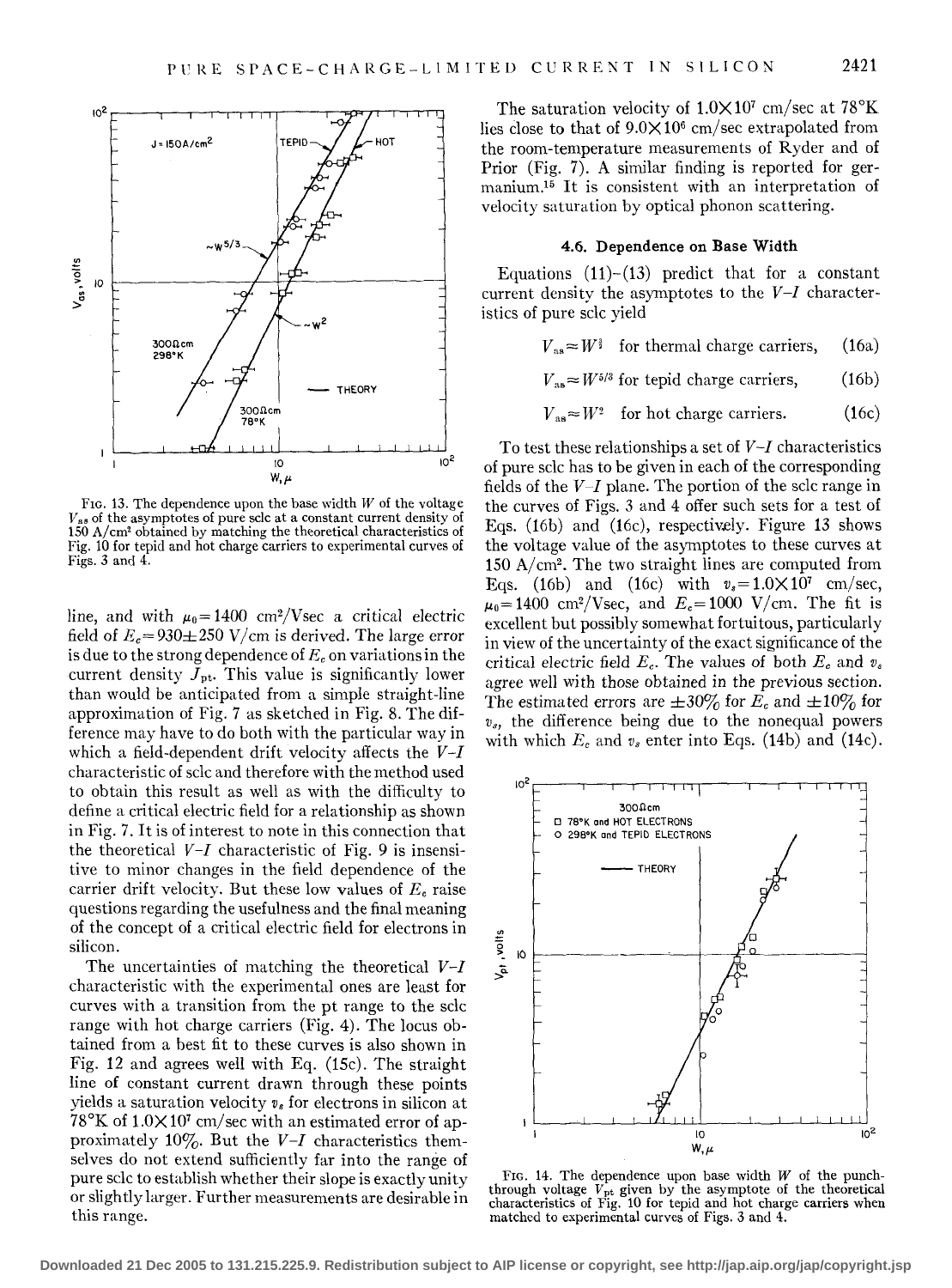The correctness of the models used can also be tested in the pt range of the *V-I* characteristics. According to the picture of full depletion of the base applicable in this range, the asymptote in the pt range of the theoretical curve of best fit must depend upon the base width as  $V_{\text{pt}} = (qN/2\epsilon\epsilon_0)W^2$ . Figure 14 shows this dependence derived from the characteristics of Figs. 3 and 4 for the same set of curves used in Fig. 13. The straight line is the theoretical dependence computed with a value of  $N = 4.6 \times 10^{13}$  cm<sup>-3</sup>. The agreement is excellent for the characteristics of sclc with hot electrons. The results derived from the characteristics of sclc with tepid electrons deviate slightly in a systematic manner. This error can be accounted for easily by the uncertainty in the true position of the theoretical curve due to its systematic deviation from the experimental curve at the high current end.

### **5. TEMPERATURE DEPENDENCE**

Pure sclc depends upon the temperature only through variations of the dielectric constant and the drift velocity of the charge carriers. In high-purity silicon, the former is negligible compared to the latter. The changes of sclc with temperature therefore reflect the temperature dependence of the velocity-field relationship.



FIG. 15. Temperature dependence of current density observed at constant applied voltage for two different samples at two dif-<br>ferent General operating points. (1956).<br>(1956). ferent operating points.



FIG. 16. When the curve of the velocity-field relationship is shifted in a doubly logarithmic plot (top) without change of form, the *V-I* characteristic is displaced in a doubly logarithmic plot (bottom) without change of form either. The numerical relation between the two shifts is given by the two arrows.

They also provide means to further test the models proposed above.

Figure 15 shows the variation of the current with temperature at constant applied voltage for two samples. (The *V-I* characteristics of these samples are not shown in Figs. 3-6). The operating points have been selected such as to fall into different fields of the *V-I*  plane at room temperature. It is seen that in the field of hot charge carriers the current increases only lightly with decreasing temperature, whereas for tepid charge carriers the variation is more pronounced. In no case, however, is there an increase of current in form of a power law of  $T^{-2.5}$  indicative of thermal charge carrier mobility variation.21 This is not surprising since none of the operating points fall into the field of thermal charge carriers. One notices also that the operating points of a sample at 78°K and at room temperature fall into different fields of the *V-I* plane. This indicates a change in the state of the velocity distribution of the electrons. To properly analyze the temperature variation observed, a model is therefore needed which includes continuous changes in the velocity distribution of the charge carriers. The *V-I* characteristic of Fig. 9 satisfies this requirement because it is based on Eq. (7), Fig. 7, rather than on Eq. (6), Fig. 8. The disadvantage of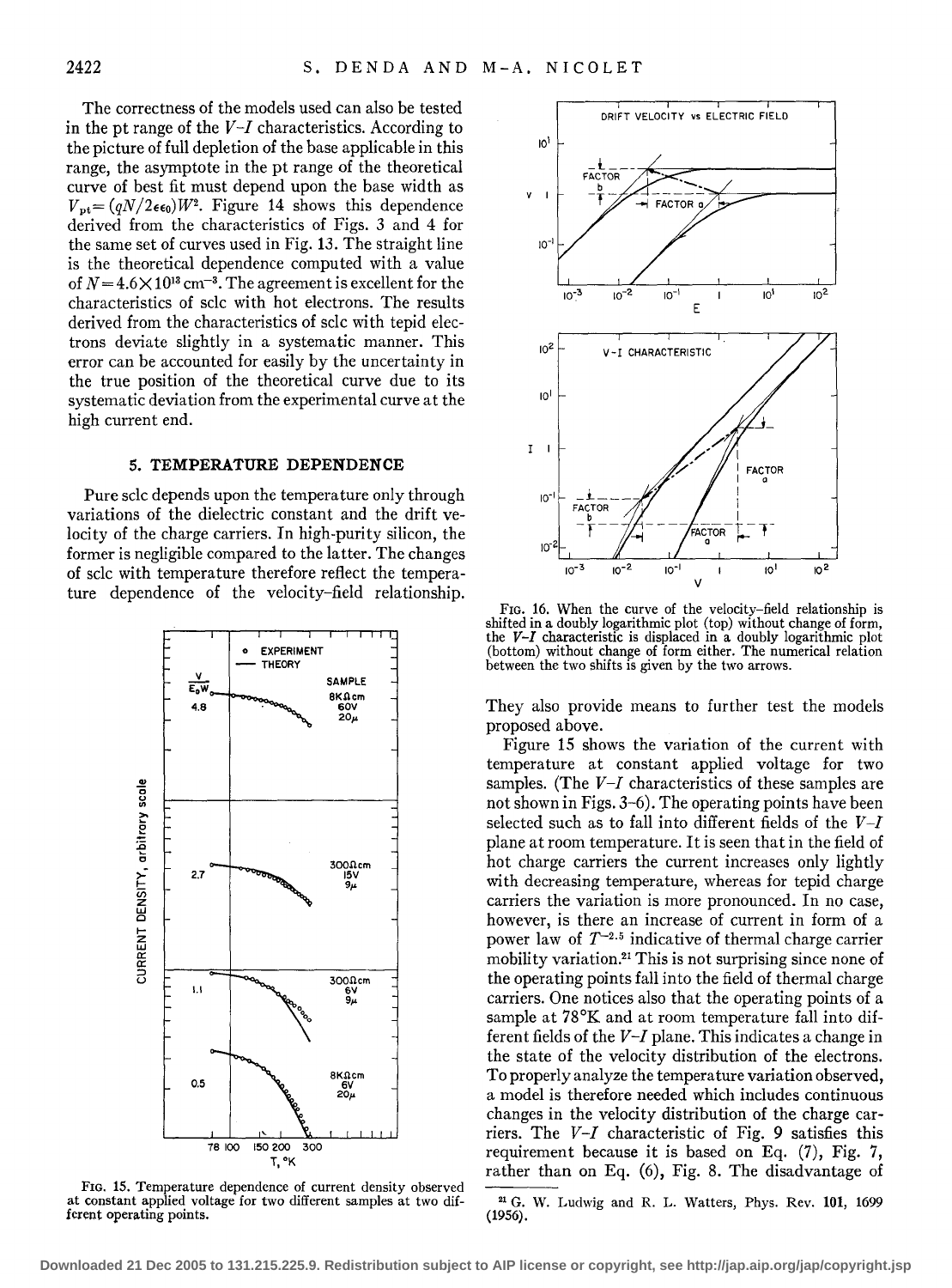this solution is that punch-through effects are not included. For this reason most of the temperature measurements reported in Fig. 15 are restricted to operating points in the sclc range of the *V-I* characteristics, where effects of punch-through are negligible.

The early experiments of Ryder<sup>15</sup> and the present ones indicate that the saturation velocity *v.* of hot electrons is only slightly temperature dependent. On the other hand, the drift velocity of thermal electrons in pure silicon crystals varies approximately as a power law in the temperature range considered here. Both these facts can be included in an interpretation of Fig. 15 by noticing that a simple shift of the velocity-field curve in a doubly logarithmic plot will generate another shift of the *V-I* curve if also plotted in a doubly logarithmic scale. Figure 16 gives a graphical sketch of this interconnection. The rule follows from the doubly logarithmic and normalized nature of the scales in the solution of Fig. 9. If it is now assumed that the temperature causes a shift of the velocity-field relationship as just described, the theoretically expected variation of the current at constant voltage then follows readily by graphical construction.

The main attribute of the method is its simplicity. Ryder's results indicate that in germanium this model is at least as good as the assumption of a complementary reciprocal exponential for the velocity-field relationship. A similar situation is likely to hold for silicon, but to the knowledge of the authors, no information on the driftvelocity dependence of electrons in the temperature range of 78°K to room temperature is available. There is little doubt, however, that the model includes the



FIG. '17. Temperature dependence of the low field mobility of electrons deduced from the temperature dependence of pure sclc. Results of Ludwig and Watters<sup>21</sup> obtained on 180  $\Omega$ ·cm (upper curve) and 45  $\Omega$  ·cm (lower curve) *n*-type crystals are included for comparison.

main features of the true situation. Furthermore, an analysis shows that the *V-I* characteristic of Fig. 9 is insensitive to small changes of the velocity-field relationship. As long as the effect of temperature on this relationship is predominantly one of scaling, the model must therefore give quantitative results which approximate the actual situation closely.

By successive approximations a best fit to the experimental results was obtained with a factor  $b$  (see Fig. 16) of 1.25 between room temperature and 78°K and a temperature dependence of the factor *a* corresponding to a low field mobility variation as shown in Fig. 17. The theoretical temperature dependence of pure sclc obtained in this fashion is compared with the measurements in Fig. 15. Deviations are noticeable only for the 300- $\Omega$ · cm sample of 9  $\mu$  with 6-V bias at room temperature. Figure 3 shows, however, that this operating point no longer falls into the field of pure sclc but approaches the pt range of the *V-I* characteristics, so that a disagreement is actually expected in this case. The factor *b* and the temperature dependence of the lowfield mobility estabilshed by this method are not very accurate. An uncertainty of approximately  $20\%$  is believed to constitute a representative error. In view of this fact, the ratio of 1.25 compares fairly with the values of  $1.0\times10^{7}$  cm/sec and  $9.0\times10^{6}$  cm/sec found previously for the saturation velocity at 78°K and room temperature. The dependence of the low-field mobility with temperature also agrees rather well in the highertemperature range with the results of Ludwig and Watters<sup>21</sup> reproduced in Fig. 17 for comparison. At low temperatures significant deviations exist both from the T-2· 5 dependence as well as from Ludwig and Watters' results. From arguments of crystal purity and impurity scattering, a difference from sample to sample is expected in this temperature range. But Ludwig and Watters' samples were of resistivities less than 200  $\Omega$ ·cm while the present ones are above this limit and should therefore exhibit electron mobilities higher than those measured by these authors. In this respect, the simultaneous evaluation of the temperature dependence of  $8-k\Omega$  cm and  $300-\Omega$  cm. samples may be questioned. More eshaustive and systematic measurements than those of Fig. 15 will have to be performed to clarify this point. Until such a time the present treatment must be regarded as preliminary.

#### **6. DISCUSSION AND CONCLUSION**

The findings reported above offer a consistent picture. The theoretical models adopted are simple but adequate. With a possible exception for the temperature dependence, the analysis is quantitative and yields values for the saturation velocity  $v_s$  of electrons at 78°K and for the critical electric field *Ec,* as far as such a notion is meaningful for electrons in silicon.

In view of this apparent success it is of interest to note that with a minor exception in the treatment of the